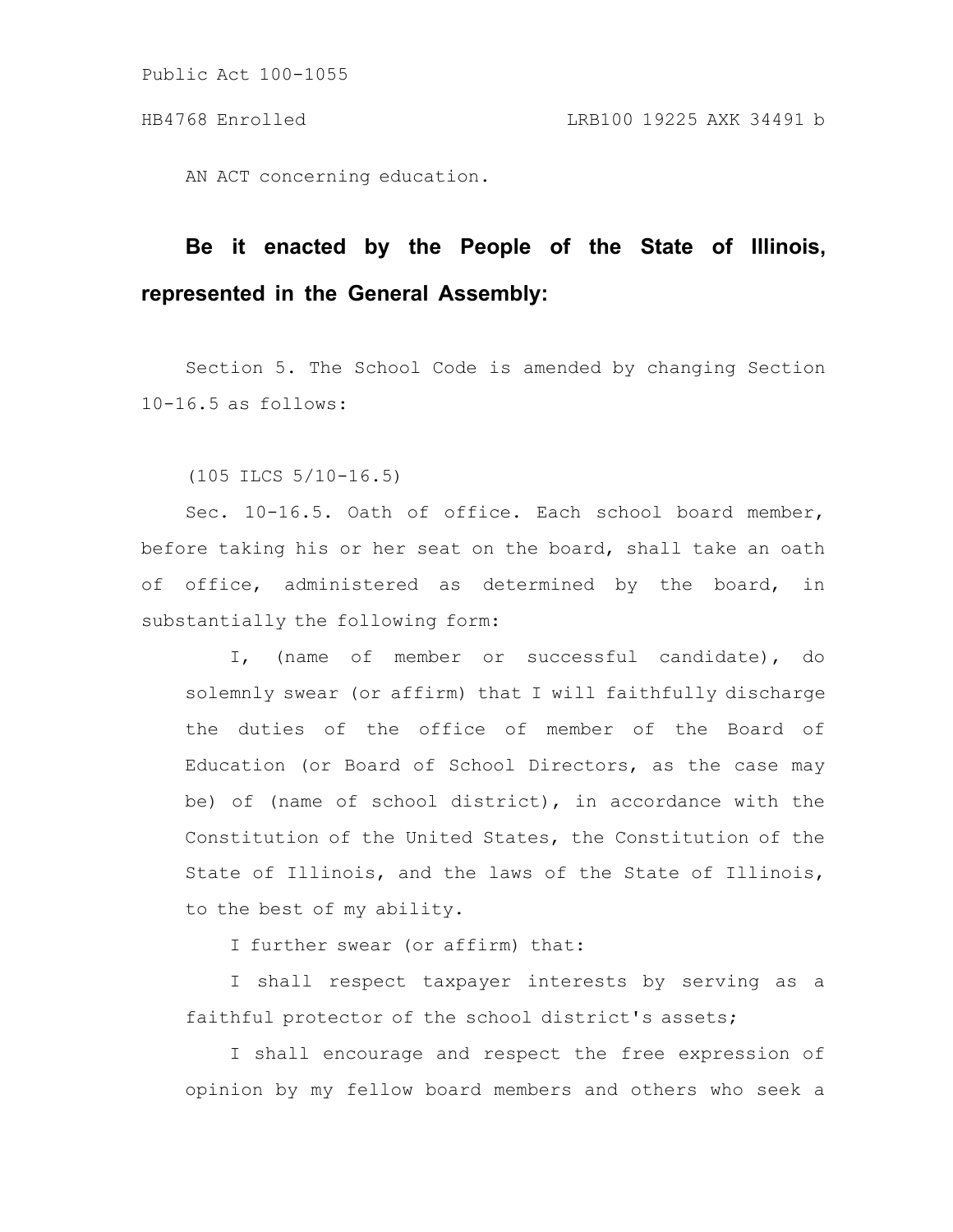Public Act 100-1055

hearing before the board, while respecting the privacy of students and employees;

I shall recognize that a board member has no legal authority as an individual and that decisions can be made only by a majority vote at a public board meeting; and

I shall abide by majority decisions of the board, while retaining the right to seek changes in such decisions through ethical and constructive channels;  $\div$ 

As part of the Board of Education (or Board of School Directors, as the case may be), I shall accept the responsibility for my role in the equitable and quality education of every student in the school district;

I shall foster with the board extensive participation of the community, formulate goals, define outcomes, and set the course for (name of school district);

I shall assist in establishing a structure and an environment designed to ensure all students have the opportunity to attain their maximum potential through a sound organizational framework;

I shall strive to ensure a continuous assessment of student achievement and all conditions affecting the education of our children, in compliance with State law;

I shall serve as education's key advocate on behalf of students and our community's school (or schools) to advance the vision for (name of school district); and

I shall strive to work together with the district